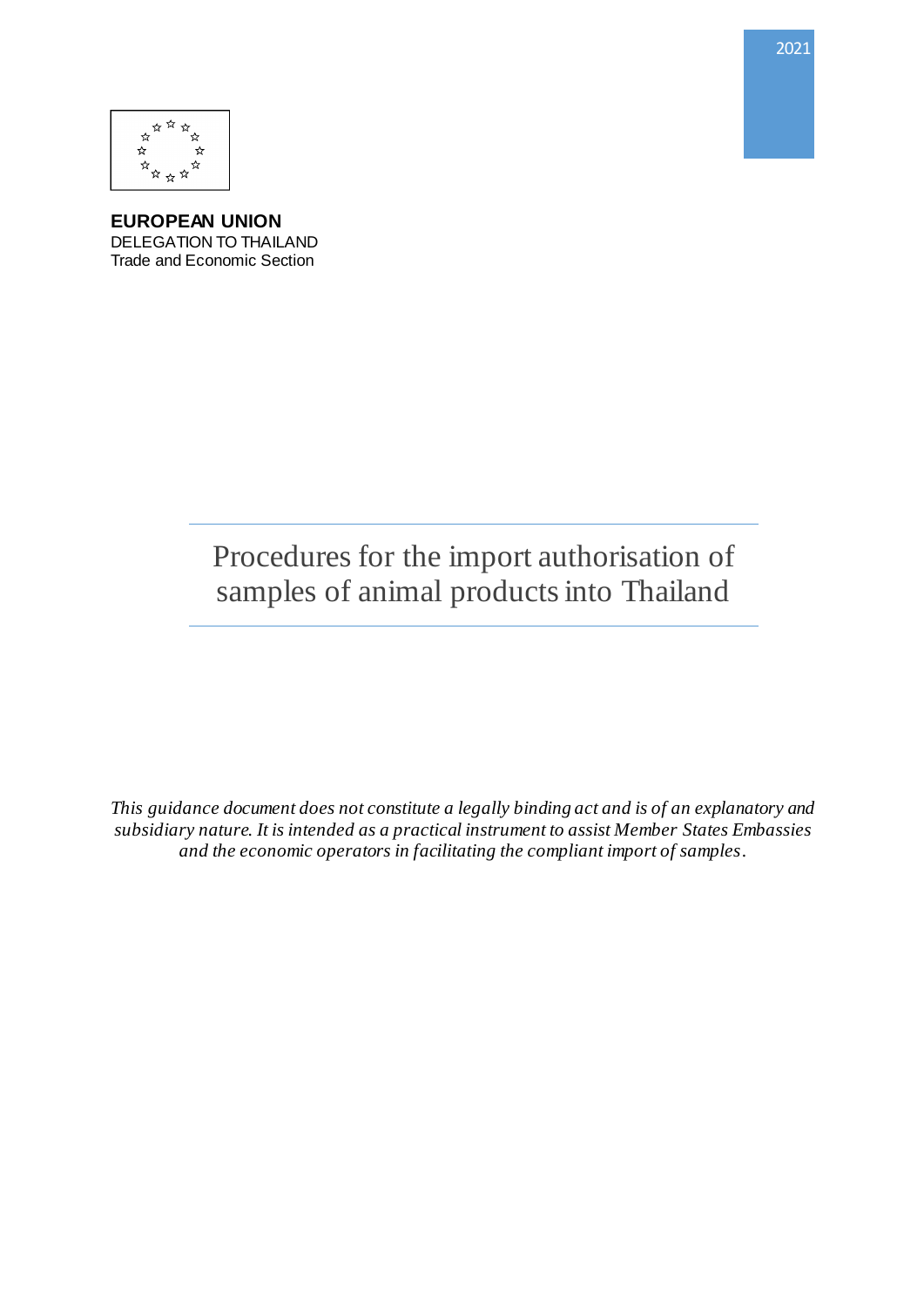## **Procedures for the import authorization of samples of animal products into Thailand for trade fairs and exhibitions**

**Responsible agency:** Division of Veterinary Inspection and Quarantine, Department of Livestock Development (DLD), Ministry of Agriculture and Cooperatives.

**Scope of products:** animal products (uncooked), genetic materials of animal origin, animal feed, processed animal protein (PAPs), some cooked products<sup>1</sup> (i.e. sausages, Chinese sausage, sour pork sausages, salami, ham, bacon, smoked animal products, pickled animal products, cured animal products, burgers, honey, honeycomb, royal jelly, salted eggs and preserved eggs) (HS 01, 02, 04, 05 and 1601, 1602).

**Quantity limit:** no quantity limit but should be in a reasonable amount for a trade fair.

## **Contact[: aqi3@dld.go.th](mailto:aqi3@dld.go.th)**

1

|                                          |                                                                                                                                                                                                                                                                                                                                                                                                                                                | Description                                                                                                                                                                                                                                                                                                                                                                                                                                                                                                                                                                                                                                                        | est. duration                                                             | Fee                            |  |  |  |
|------------------------------------------|------------------------------------------------------------------------------------------------------------------------------------------------------------------------------------------------------------------------------------------------------------------------------------------------------------------------------------------------------------------------------------------------------------------------------------------------|--------------------------------------------------------------------------------------------------------------------------------------------------------------------------------------------------------------------------------------------------------------------------------------------------------------------------------------------------------------------------------------------------------------------------------------------------------------------------------------------------------------------------------------------------------------------------------------------------------------------------------------------------------------------|---------------------------------------------------------------------------|--------------------------------|--|--|--|
| Temporary import authorization procedure |                                                                                                                                                                                                                                                                                                                                                                                                                                                |                                                                                                                                                                                                                                                                                                                                                                                                                                                                                                                                                                                                                                                                    |                                                                           |                                |  |  |  |
| 1.<br>2.                                 | A Member State embassy or the National<br>Veterinary Office of the country of origin<br>of the sample product submits a request<br>letter to the DG of DLD applying for the<br>temporary import of certain animal origin<br>products into Thailand for trade fairs and<br>exhibitions.<br>The letter (free format) should be<br>transmitted to:<br>$dg@dld go.th$ and cc.<br>inter europe@dld.go.th<br>The DLD considers the request and gives | The letter should include:<br>Name of importer<br>$\mathbb{Z}^2$<br>Name of exporter (as<br>$\blacksquare$<br>declared in the customs<br>declaration form, bill of<br>ladings or health certificate)<br>Purpose of the export<br>$\overline{\phantom{a}}$<br>Details of products (trade<br>÷,<br>name, type of products, HS<br>Code, manufacturer's name<br>and address, imported<br>amount)<br>Details of trade fairs and<br>÷,<br>exhibitions (name, duration,<br>type of trade fairs, and venue<br>of the fairs)<br>Mode of import<br>$\blacksquare$<br>transportation and date of<br>arrival<br>Contact person (name, tel.<br>$\blacksquare$<br>number, email) | At least 1 month<br>and 7 days before<br>the trade fair<br>Within 1 month | N <sub>0</sub>                 |  |  |  |
|                                          | the authorisation by responding to the<br>sender of the request letter (either the MS<br>embassy or the National Veterinary Office).                                                                                                                                                                                                                                                                                                           |                                                                                                                                                                                                                                                                                                                                                                                                                                                                                                                                                                                                                                                                    | after receiving the<br>request.                                           |                                |  |  |  |
|                                          | Pre-import procedure                                                                                                                                                                                                                                                                                                                                                                                                                           |                                                                                                                                                                                                                                                                                                                                                                                                                                                                                                                                                                                                                                                                    |                                                                           |                                |  |  |  |
| 3.                                       | The importer submits to an International<br>Animal quarantine station $(AQS)$ at the<br>arrival port of entry <sup>2</sup> : (1) an application<br>request ( <i>Form R1/1</i> ), (2) a request for a<br>temporary import authorization, and (3)<br>relevant documents to import samples of<br>animal products into Thailand,.                                                                                                                  | Relevant documents:<br>A copy of ID card of the<br>÷,<br>importer or representative of<br>the importer.                                                                                                                                                                                                                                                                                                                                                                                                                                                                                                                                                            | at least 7 days prior<br>to an importation                                | THB <sub>10</sub><br>Cash only |  |  |  |
| 4.                                       | The $A\overline{Q}S$ examines animal disease status of<br>the country of origin and issues a<br>notification of importation of animal                                                                                                                                                                                                                                                                                                          | The import requirements are<br>based on the disease status of the<br>country of origin.                                                                                                                                                                                                                                                                                                                                                                                                                                                                                                                                                                            | 1 day                                                                     |                                |  |  |  |

 $<sup>1</sup>$  Some products are also subject to an authorisation from the FDA (i.e. sausages, cured ham, honey).</sup>

<sup>&</sup>lt;sup>2</sup> There is a list of designated points of entry ('POE') for animal and animal products. The importer should indicate the selected POE in the Form R1/1, so that the AQS can prepare for the inspection.